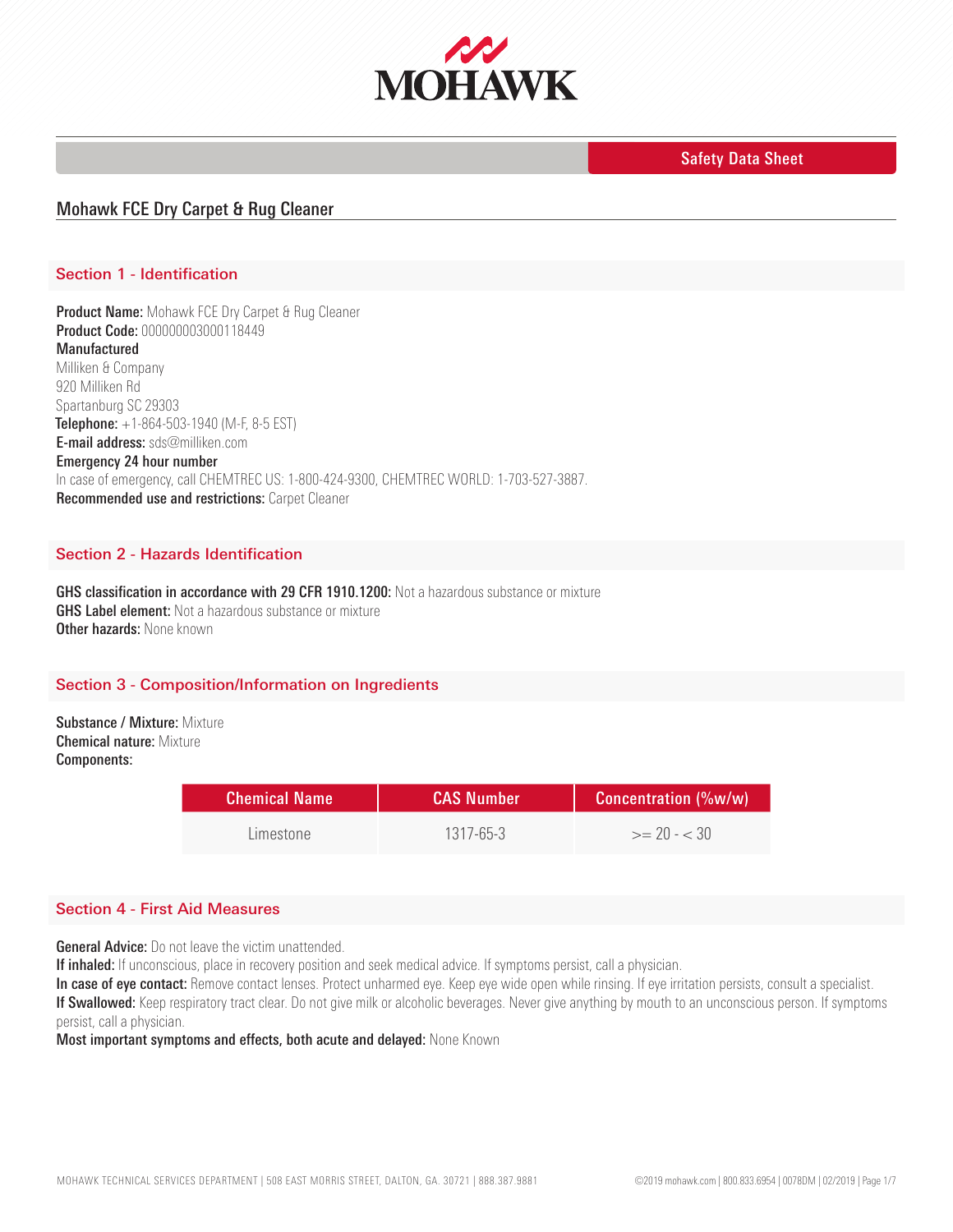

# Mohawk FCE Dry Carpet & Rug Cleaner

### Section 5 - Fire-Fighting Measures

Further information: Standard procedure for chemical fires. Use extinguishing measures that are appropriate to local circumstances and the surrounding environment.

Special protective equipment: Wear self-contained breathing apparatus for firefighting if necessary.

### Section 6 - Accidental Release Measures

**Personal precautions:** Avoid dust formation.

**Environmental precautions:** If the product contaminates rivers and lakes or drains, inform respective authorities. Methods and materials for containment and cleanup: Pick up and arrange disposal without creating dust. Sweep up and shovel. Keep in suitable, closed containers for disposal.

### Section 7 - Handling and Storage

Advice on protection against fire and explosion: Provide appropriate exhaust ventilation at places where dust is formed. Advice on safe handling: For personal protection see section 8. Smoking, eating and drinking should be prohibited in the application area. **Conditions for safe storage:** For electrical installations, working materials must comply with the technological safety standards. **Materials to avoid:** No materials to be especially mentioned. Further information on storage stability: Keep in a dry place.

### Section 8 - Exposure Controls/Personal Protection

Appropriate engineering controls: No data available Personal protective equipment **Respiratory protection:** No personal respiratory protective equipment normally required **Eye protection:** Safety glasses Skin and body protection: Choose body protection according to the amount and concentration of the dangerous substance at the work place. **Hygiene measures:** General industrial hygiene practice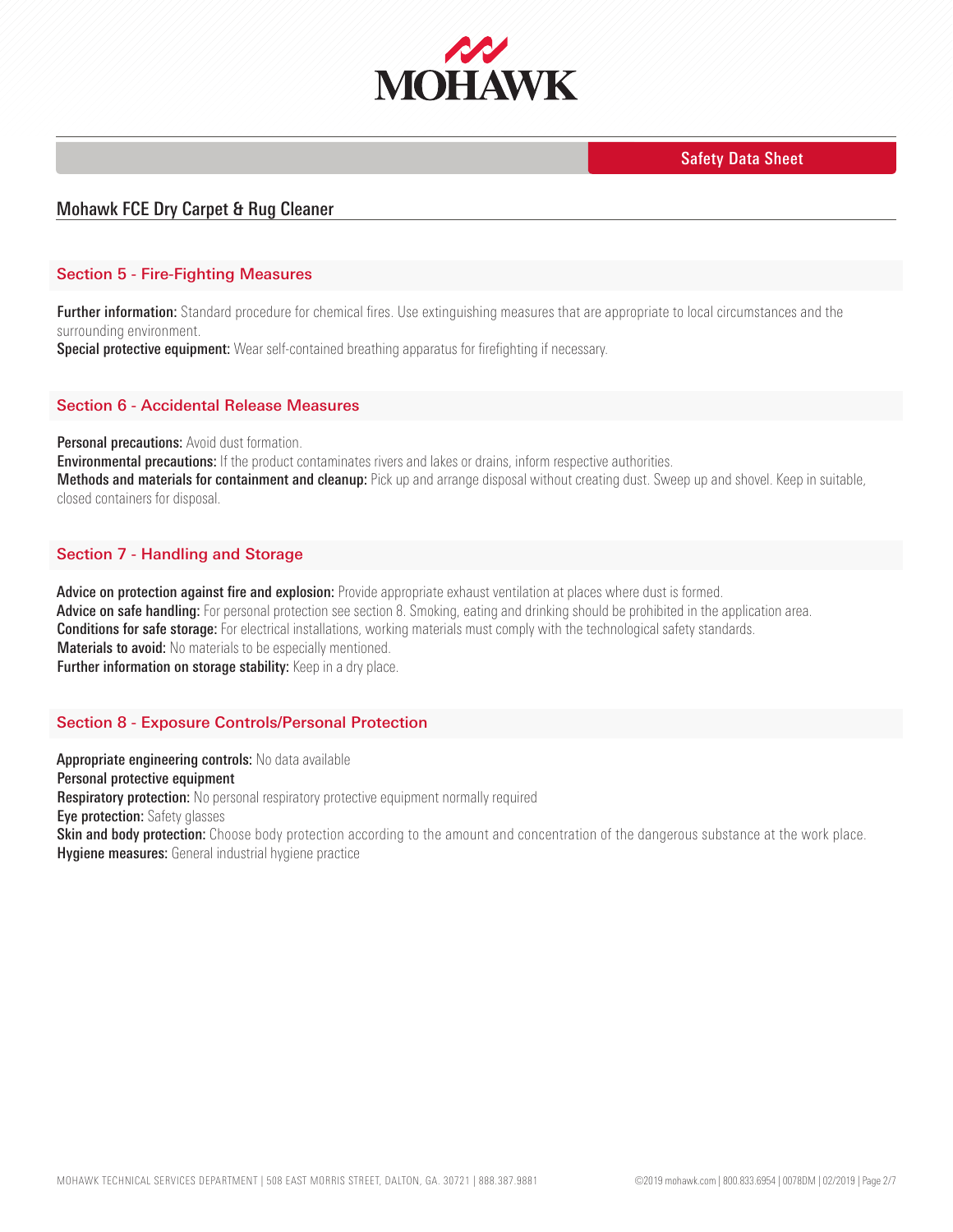

# Mohawk FCE Dry Carpet & Rug Cleaner

### Components with workplace control parameters

| <b>Components</b>      | <b>CAS Number</b> | <b>Value type</b><br>(Form of exposure) | <b>Control Parameters</b><br>/ Permissible<br>concentration | <b>Basis</b> |
|------------------------|-------------------|-----------------------------------------|-------------------------------------------------------------|--------------|
| 1317-65-3<br>Limestone |                   | TWA (Total dust)                        | $15 \text{ mg/m}$                                           | OSHA Z-1     |
|                        |                   | <b>TWA (Respirable fraction)</b>        | $5$ mg/m $3$                                                | OSHA Z-1     |
|                        |                   | TWA (Total dust)                        | $15 \text{ mg/m}$                                           | OSHA PO      |
|                        |                   | TWA (Total dust)                        | 15 mg/m3                                                    | OSHA PO      |
|                        |                   | TWA (Respirable dust fraction)          | $5$ mg/m $3$                                                | OSHA PO      |
|                        |                   | TWA (Respirable dust fraction)          | $5$ mg/m $3$                                                | OSHA PO      |
|                        |                   | TWA (Respirable)                        | $5$ mg/m $3$                                                | NIOSH REL    |
|                        |                   | <b>TWA (Total)</b>                      | $10$ mg/m $3$                                               | NIOSH REL    |

### Section 9 - Physical and Chemical Properties

Appearance: Powder Color: White, off-white **Odor: Slight Odor Threshold: No data available** pH: 7 - 9. Concentration: 10 g/l Melting point/freezing point: No data available **Boiling point/boiling range:** No data available **Flash point: Not determined Evaporation rate:** No data available Flammability (solid, gas): No data available Flammability (liquids): No data available Self-ignition: No data available Upper explosion limit / Upper flammability limit: No data available Lower explosion limit / Lower flammability limit: No data available Vapor pressure: No data available Relative vapor density: No data available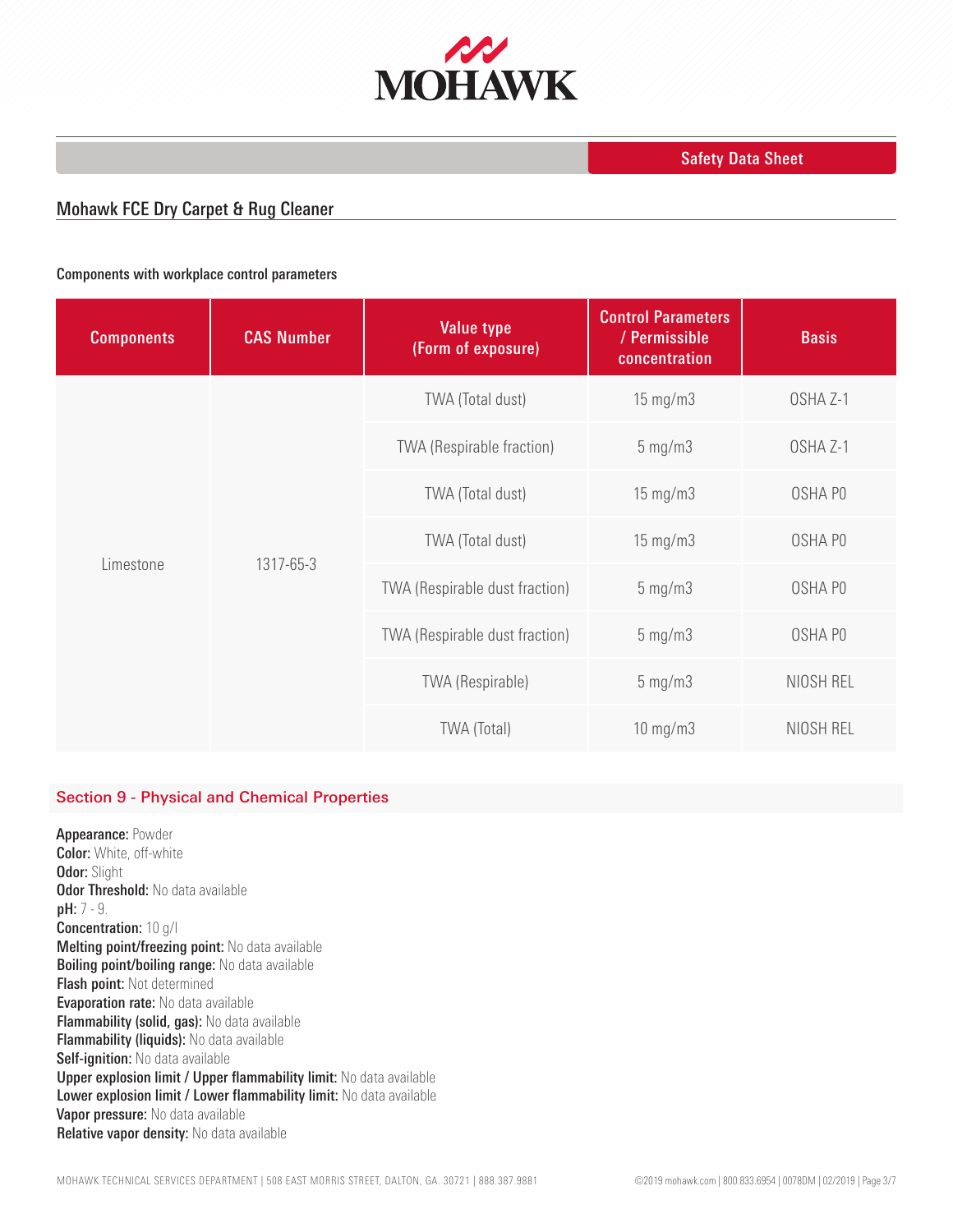

# Mohawk FCE Dry Carpet & Rug Cleaner

Relative density: No data available Density: No data available Solubility(ies) Water solubility: Insoluble Solubility in other solvents: No data available Partition coefficient N-octanol/water: No data available Auto-ignition temperature: No data available **Decomposition temperature:** No data available Viscosity, dynamic: No data available Viscosity, kinematic: No data available Molecular weight: No data available

### Section 10 - Stability and Reactivity

Reactivity: No decomposition if stored and applied as directed Chemical stability: No decomposition if stored and applied as directed Possibility of hazardous reactions: Stable under recommended storage conditions No hazards to be specially mentioned. Dust may form explosive mixture in air **Conditions to avoid:** No data available Hazardous decomposition products: No data available

### Section 11- Toxicological Information

Acute toxicity Not classified based on available information Product **Acute oral toxicity:** LD50 Oral (Rat):  $> 5,000$  mg/kg Skin corrosion/irritation Not classified based on available information Serious eye damage/eye irritation Not classified based on available information Respiratory or skin sensitisation **Skin sensitisation:** Not classified based on available information **Respiratory sensitisation:** Not classified based on available information Product **Result:** Does not cause skin sensitisation Germ cell mutagenicity: Not classified based on available information **Carcinogenicity:** Not classified based on available information IARC: No component of this product present at levels greater than or equal to 0.1% is identified as probable, possible or confirmed human carcinogen by IARC. **OSHA:** No component of this product present at levels greater than or equal to 0.1% is on OSHA's list of regulated carcinogens. NTP: No component of this product present at levels greater than or equal to 0.1% is identified as a known or anticipated carcinogen by NTP. Reproductive toxicity Not classified based on available information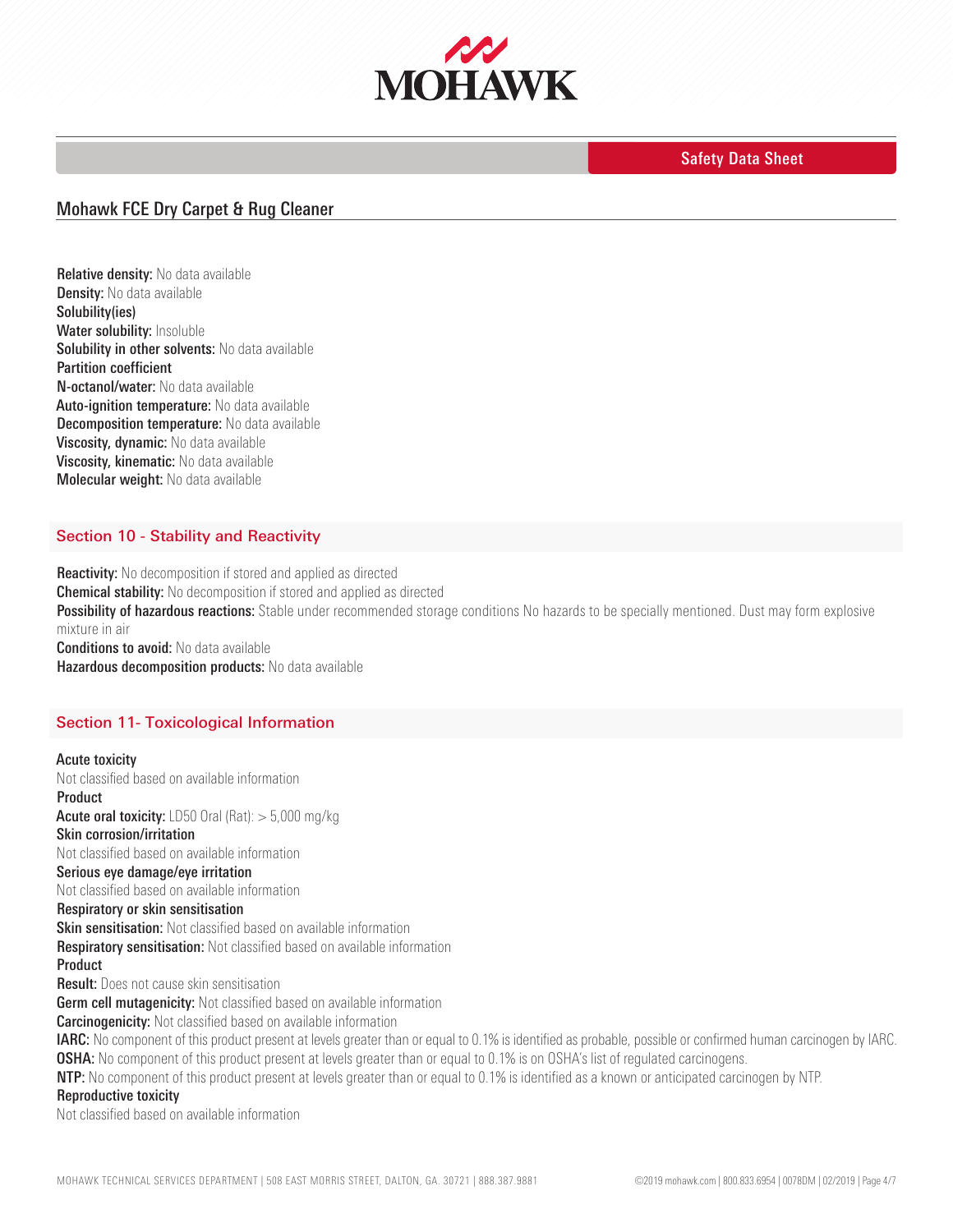

## Mohawk FCE Dry Carpet & Rug Cleaner

STOT - single exposure Not classified based on available information STOT - repeated exposure Not classified based on available information Aspiration toxicity Not classified based on available information **Further information:** No data available

## Section 12 - Ecological Information

**Ecotoxicity:** No data available Persistence and degradability: No data available **Bioaccumulative potential components:** No data available Mobility in soil: No data available Other adverse effects Product Ozone-depletion potential:

- Regulation: 40 CFR Protection of Environment; Part 82 Protection of Stratospheric Ozone CAA Section 602 Class I Substances
- This product neither contains nor was manufactured with a Class I or Class II ODS as defined by the U.S. Clean Air Act Section 602 (40 CFR 82, Subpt. A,  $App.A + B$ ).

Additional ecological information: No data available

#### Section 13 - Disposal Considerations

Disposal methods **Contaminated packaging:** Empty containers should be taken to an approved waste handling site for recycling or disposal.

### Section 14 - Transport Information

#### International Regulations

UNRTDG: Not regulated as a dangerous good **IATA-DGR:** Not regulated as a dangerous good IMDG-Code: Not regulated as a dangerous good Transport in bulk according to Annex II of MARPOL 73/78 and the IBC Code: Not applicable for product as supplied

National Regulations **49 CFR:** Not regulated as a dangerous good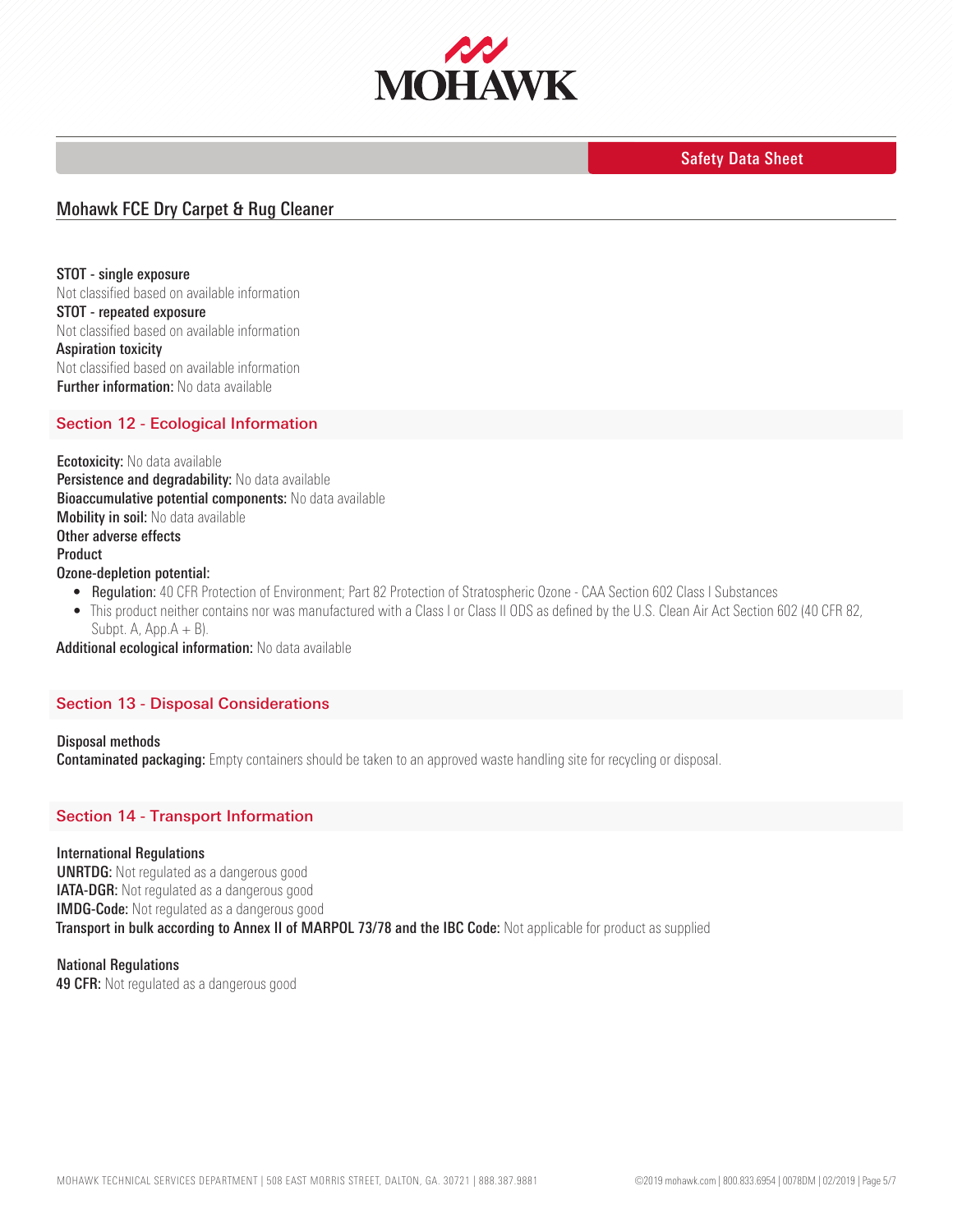

# Mohawk FCE Dry Carpet & Rug Cleaner

## Section 15 - Regulatory Information

### EPCRA - Emergency Planning and Community Right-to-Know Act CERCLA Reportable Quantity:

| <b>Components</b> | <b>CAS Number</b> |      | $\Box$ Component RQ (lbs) $\Box$ Calculated product RQ (lbs) |
|-------------------|-------------------|------|--------------------------------------------------------------|
| Sodium Hydroxide  | 1310-73-2         | 1000 | $-16$                                                        |

\*Calculated RQ exceeds reasonably attainable upper limit.

SARA 304 Extremely Hazardous Substances Reportable Quantity: This material does not contain any components with a section 304 EHS RQ. SARA 302 Extremely Hazardous Substances Threshold Planning Quantity: This material does not contain any components with a section 302 EHS TPQ. SARA 311/312 Hazards: No SARA Hazards

SARA 313: This material does not contain any chemical components with known CAS numbers that exceed the threshold (De Minimis) reporting levels established by SARA Title III, Section 313.

### Clean Air Act

This product neither contains nor was manufactured with a Class I or Class II ODS as defined by the U.S. Clean Air Act Section 602 (40 CFR 82, Subpt. A, App.A + B). This product does not contain any hazardous air pollutants (HAP), as defined by the U.S. Clean Air Act Section 112 (40 CFR 61). This product does not contain any chemicals listed under the U.S. Clean Air Act Section 112(r) for Accidental Release Prevention (40 CFR 68.130, Subpart F). This product does not contain any chemicals listed under the U.S. Clean Air Act Section 111 SOCMI Intermediate or Final VOC's (40 CFR 60.489).

### Clean Water Act

#### The following Hazardous Substances are listed under the U.S. CleanWater Act, Section 311, Table 116.4A:

| <b>Chemical Name</b> | <b>CAS Number</b> | <b>Concentration (%w/w)</b> |
|----------------------|-------------------|-----------------------------|
| Sodium Hydroxide     | 1310-73-2         | $>= 0 - 0.1\%$              |

### The following Hazardous Chemicals are listed under the U.S. CleanWater Act, Section 311, Table 117.3:

| <b>Chemical Name</b> | <b>CAS Number</b> | <b>Concentration (%w/w)</b> |
|----------------------|-------------------|-----------------------------|
| Sodium Hydroxide     | 1310-73-2         | $>= 0 - 0.1\%$              |

This product does not contain any toxic pollutants listed under the U.S. Clean Water Act Section 307.

#### Maine Chemicals of High Concern

This product does not contain any chemicals that are listed as Maine Chemicals of High Concern.

### California Prop. 65

This product does not contain any chemicals known to State of California to cause cancer, birth defects, or any other reproductive harm.

Additional information is available by request regulatory@milliken.com.